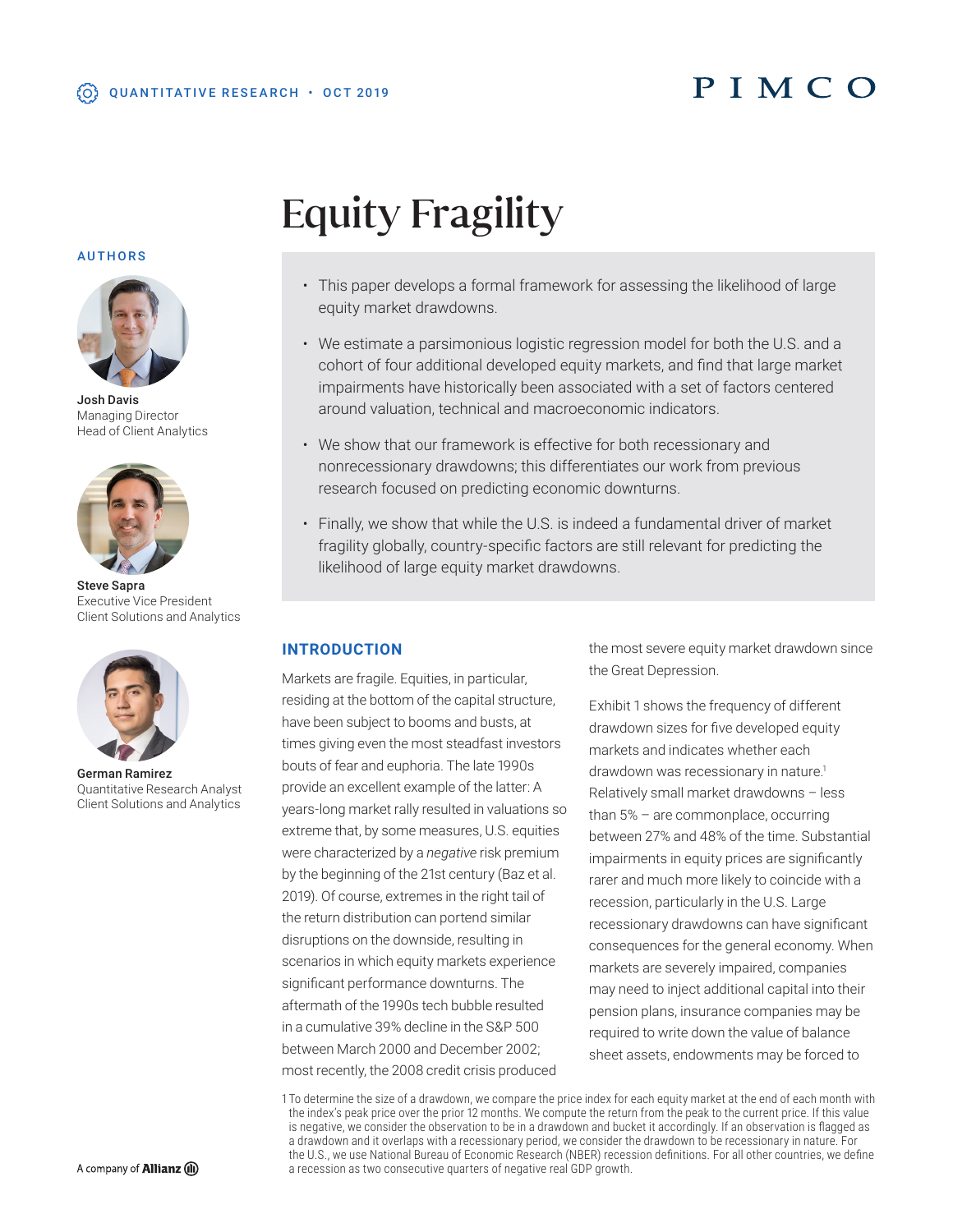curtail spending plans, and individuals become more risk averse, reducing consumption, which potentially leads to a more severe decline in economic activity and further degradation of markets. Therefore, understanding the nature and drivers of large equity market drawdowns is of paramount importance. This paper explores these large market drawdowns and the extent to which investors can reasonably form probabilistic estimates of their occurrence.

To accomplish this, we estimate the probability of severe equity market drawdowns by calibrating a discrete choice regression model for both the U.S. and a cohort of four other developed equity markets. We find that while small drawdowns are essentially unpredictable, large market impairments have historically been associated with a set of factors centered around valuation, technical and macroeconomic indicators. We show that our framework is applicable to both recessionary and nonrecessionary drawdowns; this distinguishes our work from previous research focused on predicting recessions. Finally, we show that while the U.S. is indeed a fundamental driver of market fragility globally, country-specific factors are still relevant for predicting the likelihood of large equity market drawdowns.

#### Exhibit 1: Drawdowns, U.S., 12-month horizon

| <b>Country</b>        | <b>Size</b>    | <b>Frequency</b> | % Recessionary |
|-----------------------|----------------|------------------|----------------|
|                       | $(0\%, 5\%)$   | 47.6%            | 3.2%           |
| <b>United States</b>  | $(5\%, 10\%]$  | 19.6%            | 7.7%           |
|                       | $(10\%, 20\%]$ | 14.6%            | 35.3%          |
|                       | >20%           | 8.7%             | 59.4%          |
|                       | $(0\%, 5\%)$   | 27.0%            | 8.0%           |
| Germany               | $(5\%, 10\%]$  | 20.4%            | 7.5%           |
|                       | $(10\%, 20\%]$ | 23.7%            | 19.8%          |
|                       | >20%           | 18.1%            | 16.8%          |
|                       | $(0\%, 5\%)$   | 31.3%            | 6.5%           |
| Japan                 | $(5\%, 10\%]$  | 15.8%            | 4.0%           |
|                       | $(10\%, 20\%]$ | 23.2%            | 18.0%          |
|                       | >20%           | 17.7%            | 31.4%          |
|                       | $(0\%, 5\%)$   | 38.7%            | 2.6%           |
| Australia             | $(5\%, 10\%]$  | 16.1%            | 3.9%           |
|                       | $(10\%, 20\%)$ | 19.7%            | 7.7%           |
|                       | >20%           | 10.3%            | 16.0%          |
|                       | $(0\%, 5\%)$   | 40.0%            | 6.9%           |
| <b>United Kingdom</b> | $(5\%, 10\%]$  | 19.3%            | 10.5%          |
|                       | $(10\%, 20\%]$ | 18.9%            | 8.0%           |
|                       | >20%           | 9.1%             | 37.5%          |
|                       | $(0\%, 5\%)$   | 36.9%            | 5.1%           |
| Panel                 | $(5\%, 10\%]$  | 18.2%            | 6.9%           |
|                       | $(10\%, 20\%]$ | 20.0%            | 17.0%          |
|                       | >20%           | 12.8%            | 29.5%          |

Source: PIMCO and Global Financial Data. Based on daily data from 31 March 1953 to 30 April 2019. "Frequency" refers to the percentage of months that the market was down by a given percentage from the peak observed in the previous 12 months. Refer to appendix for additional information concerning data sources.

#### **LITERATURE REVIEW**

Most academic and practitioner research has focused less on modeling drawdowns than on predicting changes in economic activity or, more directly, recessions. For example, Estrella and Mishkin (1998) use a probit model to estimate the likelihood of U.S. recessions and find yield curve slope and stock prices to be most predictive at a horizon of up to four quarters. More recently, Schularick and Taylor (2012) study 79 financial crises in 14 economies over the past 140 years. Using a logit panel regression, the authors show that credit growth is a relevant predictor of financial crises; furthermore, they find that a bull equity market, combined with strong credit growth, indicates a higher likelihood of a banking crisis. Research that has focused more on predicting equity drawdowns has been primarily based on technical considerations. For example, Xiong and Ibbotson (2015) find that an acceleration in price momentum leads to greater instability in future prices. This finding potentially reconciles the somewhat contradictory findings of Jegadeesh and Titman (1993), who find that 12-month momentum is predictive of positive future returns, with Lehmann's (1990) finding of the short-term "reversal" effect. The results of Xiong and Ibbotson are consistent with Sornette and Cauwels (2014), who find that market crashes are typically preceded by a bubble phase, characterized by a rapid acceleration in asset prices followed by periodic oscillations. Chen et al. (2001) find some evidence that high price momentum and above-average trading volume lead to a higher degree of negative equity market skewness. Finally, Campbell and Shiller (1998), while not focused on drawdowns per se, show that future equity market returns are negatively related to the cyclically adjusted price-toearnings ratio, which provides a basis for equity market valuation as a predictor of future returns.

In this paper, we contribute to the literature in the following ways. First, we directly model equity market drawdowns rather than recessions. Although the two are related, they are not the same, because markets experience declines for both recessionary and nonrecessionary reasons. Second, we expand the list of explanatory variables beyond technical indicators by incorporating macroeconomic and valuation-based measures. Third, rather than focusing on return prediction, we center our attention on the likelihood, or probability, of a significant equity market drawdown through the use of a logistic regression model. Finally, we extend the analysis beyond the U.S. by looking at the drawdown experience of four other developed equity markets, thus bringing a global perspective to the concept of equity market fragility.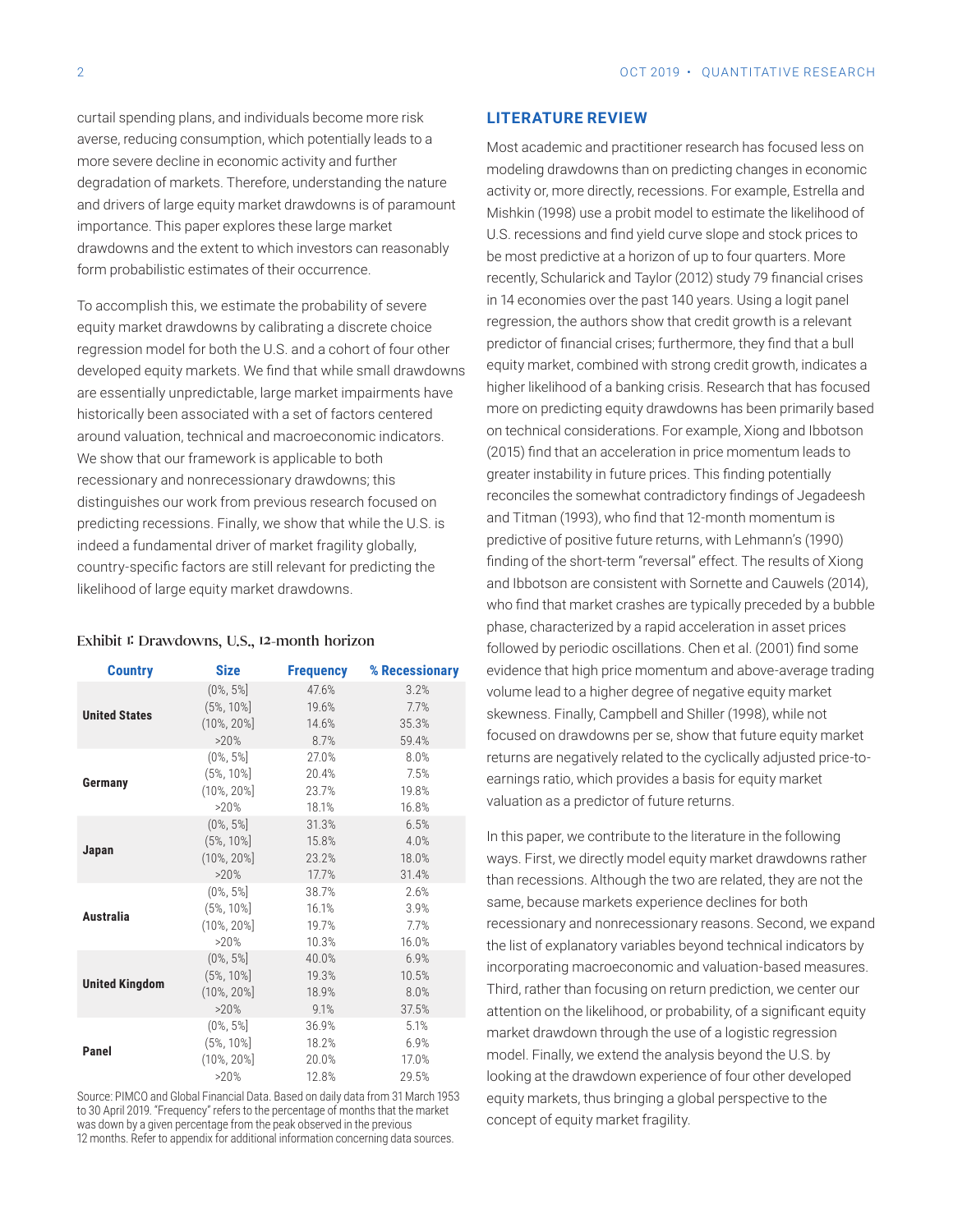#### **THE MODEL**

#### *U.S.-only fragility model*

set of characteristics. In other words, looking back over a long is the logis history of equity market declines, could those turning points have been explained by changes in certain economic or **combination** Our explanatory v financial variables? We use a logistic regression model to macroecono assess the probability of a large market decline in the future. variables we use Specifically, for a given drawdown threshold and time horizon, month), year-overwe define an indicator variable that takes the value of 1 if the  $\sim$  0ur valuation equity market experiences a fall greater than the threshold over technical m  $y_t$   $\in$  {0,1}, is defined as horizon, *T* – *t*, and drawdown threshold, *X*, the indicator variable, are con<br>**1/** ∈ {0 1} is defined as the horizon, and zero otherwise. Formally, for a given time The details our objective is to determine whench equity market drawdov<br>have historically coincided with innovations in an identifiable heteroscenasticity and serially correlation correlation corrected to the Equation of Equation of Equation of Equation of Equation of Equation of Equation of Equation of Equation of Equation of Equation of Equation of Equat Our objective is to determine whether equity market drawdowns

$$
y_{t} = \begin{cases} 1, & if \min_{i \in [t, t+T]} \left[ \frac{P_{i}}{\max\limits_{j \in [t, i]} (P_{j})} - 1 \right] < -X \\ 0, & otherwise \end{cases} \quad \text{(1)} \quad \begin{array}{c} \text{and do so for } \text{vari} \\ \text{Our objective is to the explanatory } p \\ \text{combinations of } q \\ \text{shows } \text{heterosce} \end{array}
$$

or dividendo), less the short term casmate. Siven an exogenous contretent and set of explanatory variables, *x*, we use maximum likelihood to present the *i* of dividends), less the short-term cash rate.<sup>2</sup> Given an exogenous different drawdow where *P* is a price index of the equity market total return (inclusive t-statistics (t-statistics) estimate a set of coefficients, *β*, for the following equation:

Our explanatory variables fall into three categories: macroeconomic, valuation and technical. The

$$
Prob(y = 1|\mathbf{x}) = \int_{-\infty}^{x \prime \beta} \delta(t) dt
$$
 (2)

wdowns where  $\int_{-\infty}^{x \prime \beta} \delta(t) dt = \Delta(x' \beta) = \frac{\exp(x' \beta)}{1 + \exp(x' \beta)}$  i is the logistic cumulative distribution function.<sup>3</sup>

nanges in certain economic or explanatory variables fall into three categories: e a logistic regression model to macroeconomic, valuation and technical. The macroeconomic a large market decline in the future. Wariables we use are yield curve slope (10-year minus threes a fall greater than the threshold over technical measure is the 12-month Sharpe ratio for equities. e a ran greater than the threshold over<br>prwise. Formally, for a given time The details of the calculation and the source of each variable wn threshold. X, the indicator variable. The contained in the appendix. month), year-over-year inflation and three-year credit growth. heteroscedasticity and serially correlation corrected t-statistics (t-stats) from our estimation of Equation Our valuation variable is the equity dividend yield, and our

We initially estimate our model for only the U.S. equity market, 1+exp (x) is the logistic cumulative distribution function.<br>3 is the logistic cumulative distribution function.<br>3 is the logistic cumulative distribution function. (1) the explanatory power of our set of factors for various [and do so for various drawdown sizes and forecast horizons. nts,  $\beta$ , for the following equation: models are difficult to interpret.) T-stats in excess of 2 are<br>shown here and in the following exhibits in gray. Our objective is to determine if there is any differentiation in present the coefficients because coefficients from logistic combinations of drawdown size and time horizon. Exhibit 2 shows heteroscedasticity- and serial correlation-corrected t-statistics (t-stats) from our estimation of Equation 2 for different drawdown sizes at a 12-month horizon. (We do not shown here and in the following exhibits in gray.

#### Exhibit 2: T-stats from logistic regression model for various drawdown sizes, d three-year credit growth. Our value is the equity dividend yield, and our technical yield, and our technical yield, and our technical yield, and our technical yield, and our technical yield, and our technical yield, and **t-stats Goodness of fit**

5 Exhibit 2: T-stats from logistic regression model for various drawdown sizes, 12-month horizon

|                         | t-stats                  |                                 |                             | Goodness of fit         |                         |                        |                          |
|-------------------------|--------------------------|---------------------------------|-----------------------------|-------------------------|-------------------------|------------------------|--------------------------|
| <b>Drawdown</b><br>size | <b>Dividend</b><br>yield | 12-month<br><b>Sharpe ratio</b> | <b>Yield curve</b><br>slope | <b>Credit</b><br>growth | <b>Inflation</b><br>YoY | R-squared <sup>4</sup> | <b>PRAUC<sup>5</sup></b> |
| 5%                      | $-1.47$                  | 1.91                            | 0.77                        | 0.15                    | 3.04                    | 11%                    | 4%                       |
| 10%                     | $-1.92$                  | $-0.38$                         | $-2.28$                     | 0.48                    | 2.50                    | 10%                    | 21%                      |
| 15%                     | $-3.15$                  | $-2.08$                         | $-1.68$                     | 0.48                    | 2.90                    | 15%                    | 29%                      |
| 20%                     | $-2.82$                  | $-2.63$                         | $-2.05$                     | 1.41                    | 1.84                    | 23%                    | 35%                      |
| 25%                     | $-3.07$                  | $-2.02$                         | $-0.38$                     | 1.49                    | 2.31                    | 27%                    | 44%                      |
| 30%                     | $-3.09$                  | $-2.44$                         | 0.12                        | 1.30                    | 2.27                    | 33%                    | 37%                      |
|                         |                          |                                 |                             |                         |                         |                        |                          |

Hypothetical example for illustrative purposes only. Source: PIMCO, Global Financial Data and JST Macrohistory Database. Monthly data from March 1951 to December 2018. Refer to appendix for additional information concerning data sources.

2 We use the S&P 500 for equity and GFD data on three-month Treasury bills for the cash rate.

3 We have corrected our estimation for heteroscedastic and serially correlated errors using the methodology of Estrella and Rodrigues (1998).

4 R-squared corresponds to the McFadden's pseudo R-squared, which evaluates how much the full model improves upon a constant model, based on their likelihood functions.

<sup>2</sup> We use the S&P 500 for equity and GFD data on three-month Treasury bills for the cash rate. 3 We have corrected our estimation for heteroscedastic and serially correlated errors using the methodology of 5 We have corrected our estimation for heteroscedastic and serially correlated errors using the methodology of Estrella and Rodrigues (1998).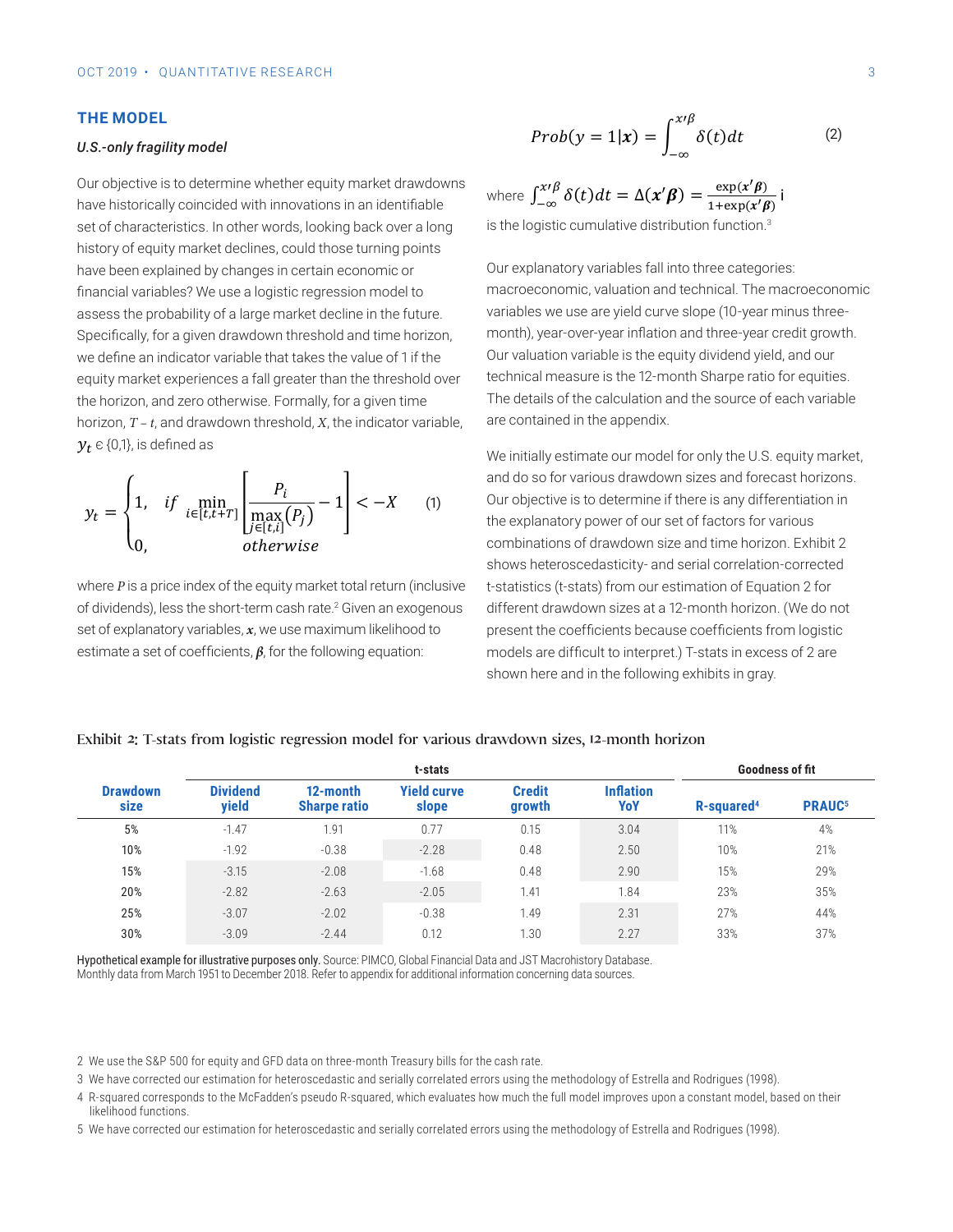|                            |                          |                                 | <b>Goodness of fit</b>      |                         |                         |           |              |
|----------------------------|--------------------------|---------------------------------|-----------------------------|-------------------------|-------------------------|-----------|--------------|
| <b>Horizon</b><br>(months) | <b>Dividend</b><br>vield | 12-month<br><b>Sharpe ratio</b> | <b>Yield curve</b><br>slope | <b>Credit</b><br>growth | <b>Inflation</b><br>YoY | R-squared | <b>PRAUC</b> |
| 12                         | $-2.82$                  | $-2.63$                         | $-2.05$                     | 1.41                    | 1.84                    | 23%       | 35%          |
| 18                         | $-2.42$                  | $-1.83$                         | $-2.37$                     | 2.02                    | 1.66                    | 22%       | 30%          |
| 24                         | $-2.24$                  | $-1.08$                         | $-3.33$                     | 2.27                    | 1.61                    | 23%       | 31%          |
| 36                         | $-1.89$                  | 0.26                            | $-2.25$                     | 2.96                    | 2.31                    | 30%       | 30%          |

#### Exhibit 3: T-stats from logistic regression model for various forecast horizons, 20% drawdown

Hypothetical example for illustrative purposes only. Source: PIMCO, Global Financial Data and JST Macrohistory Database. Monthly data from March 1951 to December 2018. Refer to appendix for additional information concerning data sources.

As evidenced by the increasingly high t-stats lower in the table, Exhibit 2 indicates that large equity market drawdowns are generally more explainable than small drawdowns. The model calibrated to drawdowns of at least 5% contains no t-stats in excess of 2, and the pseudo R-squared is only 11%. However, as the drawdown size increases, the number of factors that meet the threshold of statistical significance increases, as does the R-squared. These results indicate that it is generally difficult to predict small equity market declines relative to their larger counterparts. Moreover, larger declines in equity prices have historically been more strongly associated with specific factors, particularly dividend yield, momentum and inflation.

Exhibit 3 shows the t-stats associated with drawdowns of at least 20% for different forecast horizons. While Exhibit 2 shows a clear difference in predictability by drawdown size, the results for time horizon are less glaring, with goodness-of-fit tests showing somewhat similar results across time horizons. Momentum appears to be more important at the 12-month horizon, whereas inflation is more significant beyond three years. Valuation, slope and credit growth appear to be important across most forecast horizons.

Given the significant consequences of large drawdowns for investors, and the one-year horizon most investors use to assess performance, for the remainder of this paper we will focus on the 20% drawdown threshold over a 12-month horizon.

|                       | <b>Coefficient</b> | <b>Standard error</b> | t-stat  | p-value | <b>Marginal effect<sup>6</sup></b> | <b>Standard deviation</b> |
|-----------------------|--------------------|-----------------------|---------|---------|------------------------------------|---------------------------|
| Constant              | 0.77               | 0.97                  | 0.80    | 0.43    | 0.00%                              | 0.00                      |
| Dividend yield        | $-0.78$            | 0.28                  | $-2.82$ | 0.00    | $-11.46%$                          | 1.27                      |
| 12-month Sharpe ratio | $-0.64$            | 0.24                  | $-2.63$ | 0.01    | $-9.83%$                           | 1.32                      |
| Yield curve slope     | $-0.50$            | 0.24                  | $-2.05$ | 0.04    | $-6.58%$                           | 1.14                      |
| Credit growth         | 13.67              | 9.67                  | 1.41    | 0.16    | 6.19%                              | 3.90                      |
| <b>Inflation YoY</b>  | 18.98              | 10.29                 | 1.84    | 0.07    | 6.28%                              | 2.85                      |
|                       |                    |                       |         |         | R-squared                          | 24%                       |
|                       |                    |                       |         |         | PRAUC                              | 35%                       |
|                       |                    |                       |         |         | ROCAUC <sup>7</sup>                | 82%                       |
|                       |                    |                       |         |         | III <sup>8</sup>                   | $-298.61$                 |

#### Exhibit 4: Logistic regression results for a 20% drawdown, one-year horizon, U.S. only

Hypothetical example for illustrative purposes only. Source: PIMCO, Global Financial Data and JST Macrohistory Database. Monthly data from March 1951 to December 2018. Refer to appendix for additional information concerning data sources.

6 Marginal effects are the average impact on the drawdown probability of a 1 standard deviation increase in the variable.

7 ROCAUC represents the area under the Receiver Operating Characteristics curve. This metric balances Recall (true positive rate, TPR) and the proportion of false alarms (false positive rate, FPR). On average, a higher ROCAUC implies a higher TPR for a given level of FPR.

8 llf is the value of the likelihood function.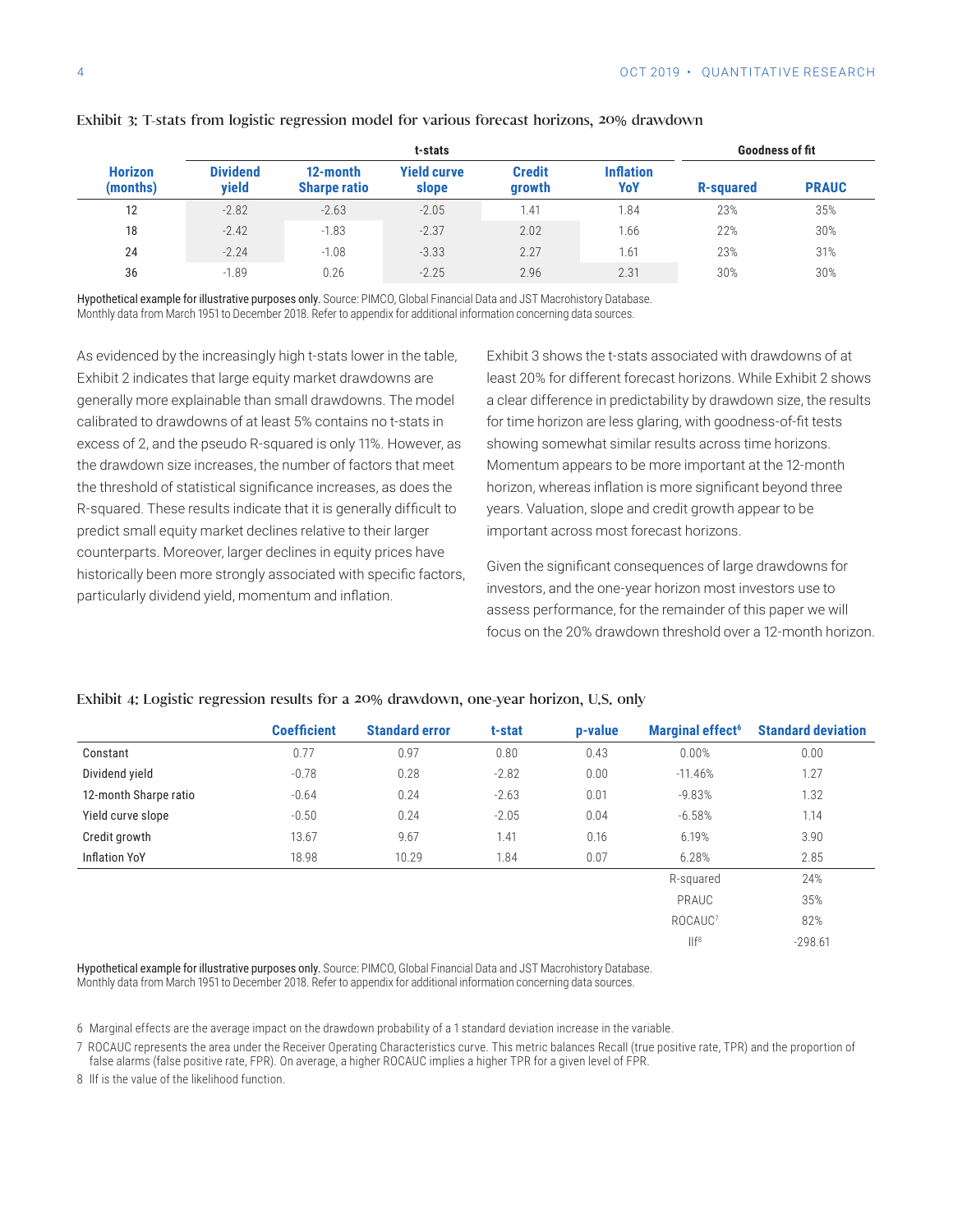#### OCT 2019 • OUANTITATIVE RESEARCH 5

The full regression results for a 20% drawdown/12-month horizon are shown in Exhibit 4 for the U.S. only. The dividend yield, Sharpe ratio and yield curve slope each have negative coefficients and are highly statistically significant. A negative coefficient implies that an increase (decrease) in the variable leads to a decline (rise) in the probability of a drawdown. The marginal effects can be useful in assessing the magnitude of the impact of each factor. For example, the -11.5% marginal effect for dividend yield implies that a 1 standard deviation increase in the equity dividend yield (a 1.3 percentage point increase) decreases the probability of a drawdown by 11.5%. Hence, more expensive equity markets, as measured by the dividend-to-price ratio, are associated with greater fragility, whereas more favorable equity valuations imply a lower likelihood of drawdown. Comparing the size of the marginal effects, we find that valuation is the most important variable, followed by the 12-month Sharpe ratio on equities. The negative coefficient on the Sharpe ratio means that major drawdowns tend to be preceded by degradation in risk-adjusted market performance. This is a convenient result because the dividend yield is relatively slow moving, while the Sharpe ratio may change rather quickly. As such, the model can be considered to be anchored by long-term valuation yet still responsive to intermediate-term evolutions in market performance. The credit growth and inflation variables both have positive

coefficients, implying that increases in these variables correspond to increases in the likelihood of a market drawdown. Though neither of these variables is statistically significant (inflation is just barely insignificant using a 5% threshold), we retain both because they turn out to be statistically significant when estimated in a global model.

Exhibit 5 shows the historical drawdown probability based on the model parameters in Exhibit 4, with the 20%-plus drawdown periods shaded in gray. The average drawdown probability is 19%; the minimum and maximum are 0.4% and 90%, respectively, the latter occurring in March 1974 as a result of supply-side shocks stemming from the Arab oil embargo. Although by no means prescient, a visual inspection of Exhibit 5 generally shows the drawdown probability rising before large market corrections. Examples of periods in which the model worked particularly well are the 2000 tech bubble and the 2008 financial crisis: Both periods coincided with identifiable movements in the factors. However, the model failed to flag the 1987 stock market crash and the "flash crash" of 1962, both of which have no clear explanation for their occurrence. The lack of model foresight concerning these events provides further evidence that the crashes were not directly related to an easily identifiable set of factors. Exhibit 6 shows the contributions of each factor to the conditional drawdown probability.<sup>9</sup> The large increase in early





Hypothetical example for illustrative purposes only. Source: PIMCO, Global Financial Data and JST Macrohistory Database. Monthly data from March 1951 to December 2018. Refer to appendix for additional information concerning data sources.

9 The probability contribution from a factor is defined as the difference between the estimated conditional probability and the probability if that factor was at its historical average. Any difference between the true conditional probability and the estimated conditional probability is allocated to each factor proportional to its contribution magnitude.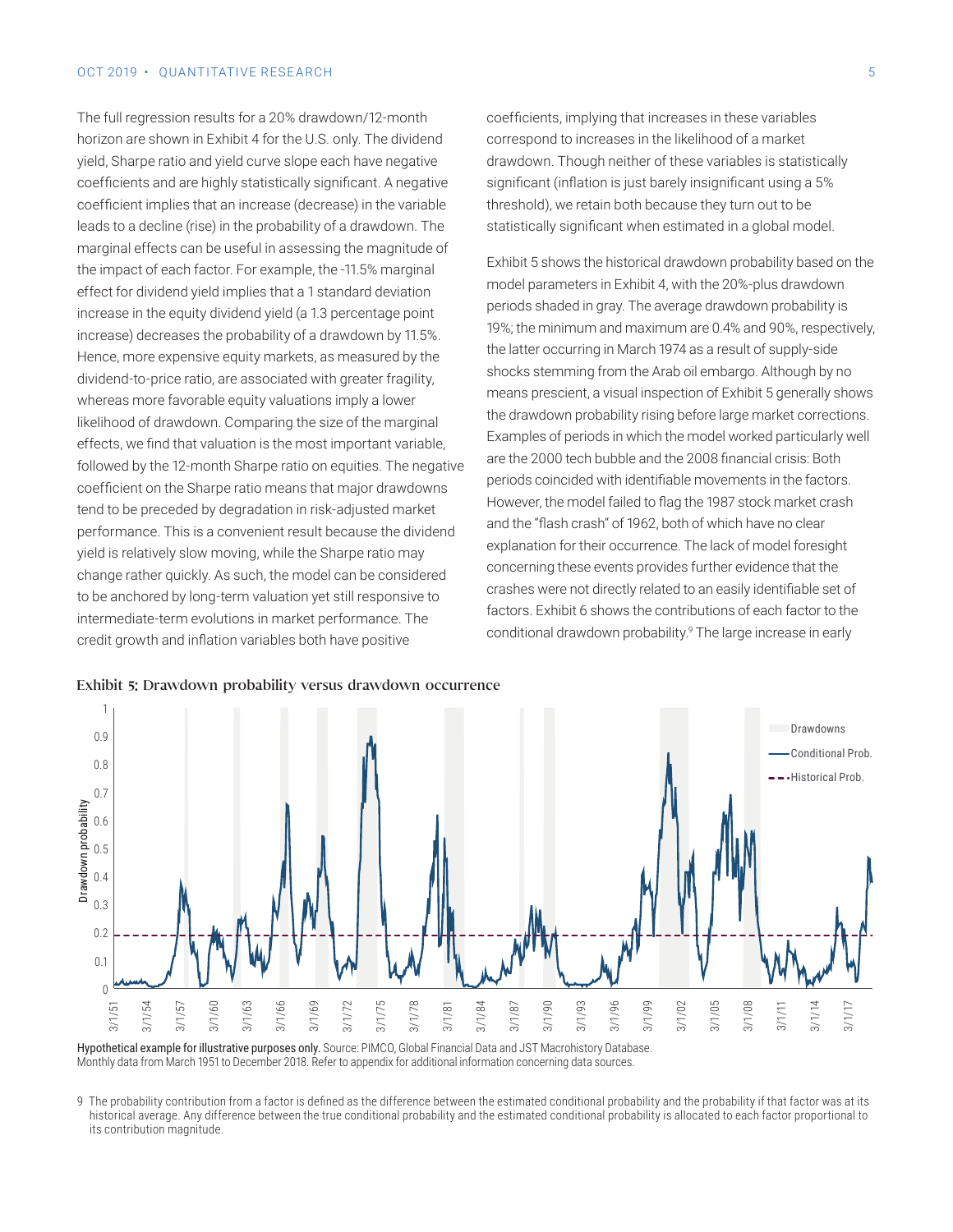

Exhibit 6: Factor contributions to drawdown probability

Hypothetical example for illustrative purposes only. Source: PIMCO, Global Financial Data and JST Macrohistory Database. Monthly data from March 1951 to December 2018. Refer to appendix for additional information concerning data sources.

2000 was primarily related to high valuation, poor momentum and a flattening yield curve. The 2008 credit crisis was similarly influenced by valuation and yield curve slope, as well as a high level of credit growth, largely a result of significant increases in leverage related to the boom in real estate lending. Drawdowns in the 1970s, on the other hand, were related less to valuation – in fact, dividend yield was largely a negative contributor to the drawdown probability – than to inflationary effects. These results highlight the importance of using a model estimated on a wide array of factors, spanning multiple drawdown periods and economic regimes – even if this comes at the expense of statistical significance – because different factors will be more or less influential at different points in time.

#### *Global equity fragility*

We now turn to addressing the fragility issue from a global perspective by investigating whether the same factors used in the U.S.-only version of the model are applicable to international markets. This exercise also allows for a convenient out-ofsample test of the U.S. version of the model. The equity markets we model in this section are the U.S., Germany, Japan, Australia and the U.K. We estimate two types of models for international markets: 1) country-specific models, in which each country model is estimated independently and 2) a panel

regression with country fixed effects. In the panel version of the model, all countries are constrained to have the same coefficient for each variable. However, because equity markets have widely varying experiences in terms of their drawdown frequencies, country fixed effects are used to allow for variation in each country's unconditional drawdown probability. Exhibit 7 shows the t-stats for the panel regression in the last column, as well as for each country individually. For simplicity, we do not report the t-stats for the country fixed effects.

The U.S. version of the model in Exhibit 7 is the same as in Exhibit 4 and shows that the most important factors in the U.S. are valuation, momentum and yield curve slope. Looking at other markets independently, however, shows that the relevance of factors across markets differs rather notably. For example, inflation is significant in both Australia and the U.K., but not in Germany or Japan, and only marginally in the U.S.<sup>10</sup> Yield curve slope appears to matter only in the U.S., perhaps due to the Federal Reserve's long history of countercyclical monetary policy. In fact, valuation is the only factor that shows a high degree of statistical significance across all markets. The role of valuation in predicting equity market drawdowns appears to be ubiquitous, with high valuations more predictive of large drawdowns across major developed markets.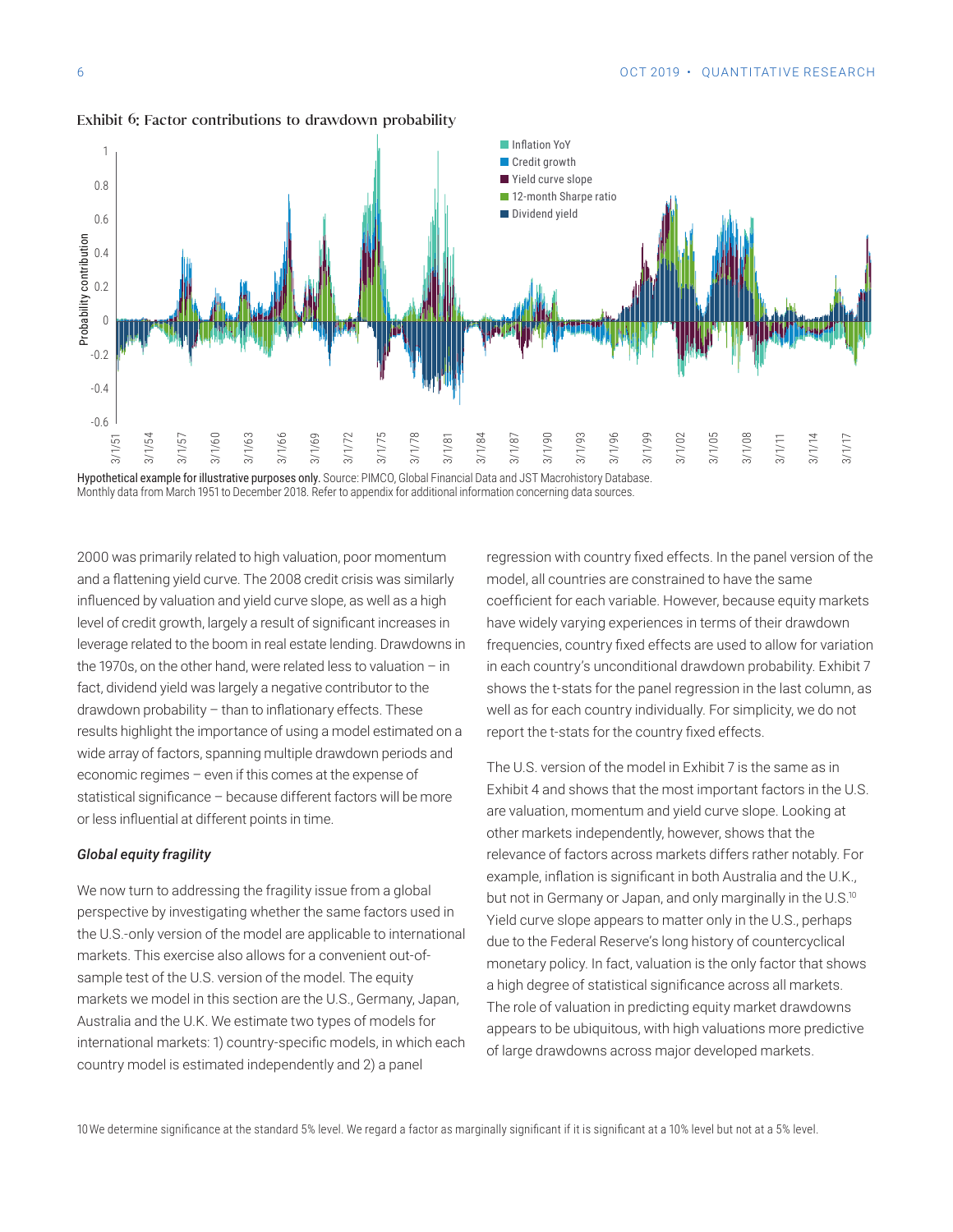#### OCT 2019 • OUANTITATIVE RESEARCH 7 7

|                       | U.S.      | <b>DEU</b> | <b>JPN</b> | <b>AUS</b> | <b>GBR</b> | <b>Panel (all countries)</b> |
|-----------------------|-----------|------------|------------|------------|------------|------------------------------|
| Constant              | 0.80      | 3.14       | 0.49       | $-0.52$    | 1.24       |                              |
| Dividend yield        | $-2.82$   | $-4.08$    | $-2.03$    | $-2.23$    | $-2.75$    | $-5.28$                      |
| 12-month Sharpe ratio | $-2.63$   | $-2.05$    | $-0.72$    | 1.09       | $-2.50$    | $-2.47$                      |
| Yield curve slope     | $-2.05$   | $-0.95$    | $-0.51$    | $-1.36$    | $-0.06$    | $-2.28$                      |
| Credit growth         | 1.41      | 0.65       | 1.32       | 0.08       | 2.40       | 2.14                         |
| <b>Inflation YoY</b>  | 1.84      | 1.65       | 0.30       | 3.19       | 3.69       | 4.62                         |
| R-squared             | 23%       | 15%        | 6%         | 13%        | 24%        | 12%                          |
| PRAUC                 | 35%       | 23%        | 15%        | 24%        | 38%        | 22%                          |
| <b>ROCAUC</b>         | 82%       | 76%        | 68%        | 76%        | 83%        | 74%                          |
| $\mathbb{H}$          | $-298.61$ | $-426.49$  | $-435.92$  | $-364.12$  | $-340.61$  | $-1.991.69$                  |

#### Exhibit 7: T-stats from logistic regression for a 20% drawdown, one-year horizon, global markets

Hypothetical example for illustrative purposes only. Source: PIMCO, Global Financial Data and JST Macrohistory Database. Monthly data from March 1951 to December 2018. Refer to appendix for additional information concerning data sources.

Exhibit 7 shows that pooling data across markets materially improves the results over single-country models.<sup>11</sup> Because large drawdowns are relatively infrequent events, the improvement in statistical significance from pooling the data is material. In the pooled version, all factors are statistically significant, with valuation being the most important ( $t = -5.28$ ), followed by inflation (t = 4.62). Interestingly, while credit growth is only significant in the U.K., its t-stat in the pooled regression is 2.14.

Exhibit 8 shows the full econometric results for the pooled model, including the country fixed effects. Consistent with the U.S.-only version, valuation continues to be the most important variable in determining the likelihood of drawdowns. Unlike the U.S.-only version, however, inflation is a highly significant driver of drawdowns globally, likely a result of a longer history of inflationary shocks in countries such as Australia and the U.K. Exhibits 9 and 10 respectively show the time series of conditional drawdown probabilities and the probability decompositions. For the U.S., we show probabilities from both the U.S.-only and the global versions of the model. The graphs appear similar, with the U.S.-only version characterized by slightly larger peaks and troughs.

|                       | <b>Coefficient</b> | <b>Standard error</b> | t-stat  | p-value   | <b>Marginal effect</b>   |
|-----------------------|--------------------|-----------------------|---------|-----------|--------------------------|
| Dividend yield        | $-0.62$            | 0.12                  | $-5.28$ | 0.00      | $-13.07%$                |
| 12-month Sharpe ratio | $-0.21$            | 0.08                  | $-2.47$ | 0.01      | $-4.96%$                 |
| Yield curve slope     | $-0.17$            | 0.07                  | $-2.28$ | 0.02      | $-3.99%$                 |
| Credit growth         | 3.15               | 1.47                  | 2.14    | 0.03      | 3.79%                    |
| <b>Inflation YoY</b>  | 17.68              | 3.83                  | 4.62    | 0.00      | 11.39%                   |
| <b>Fixed effects</b>  |                    |                       |         |           |                          |
| U.S.                  | 0.06               | 0.44                  | 0.14    | 0.89      | $\qquad \qquad -$        |
| DEU                   | 1.24               | 0.47                  | 2.62    | 0.01      | $\overline{\phantom{m}}$ |
| <b>JPN</b>            | 0.34               | 0.35                  | 0.97    | 0.33      | $\qquad \qquad -$        |
| AUS                   | 0.90               | 0.59                  | 1.53    | 0.13      | $\overline{\phantom{m}}$ |
| GBR                   | 0.69               | 0.53                  | 1.31    | 0.19      | $\overline{\phantom{m}}$ |
|                       |                    |                       |         | R-squared | 12%                      |
|                       |                    |                       |         | PRAUC     | 22%                      |
|                       |                    |                       |         | ROCAUC    | 74%                      |
|                       |                    |                       |         | llf       | $-1,991.69$              |

#### Exhibit 8: Panel logistic regression results for 20% drawdown, one-year horizon

Hypothetical example for illustrative purposes only. Source: PIMCO, Global Financial Data and JST Macrohistory Database. Monthly data from March 1951 to December 2018. Refer to appendix for additional information concerning data sources.

11 The goodness-of-fit metrics are not comparable between single-country and pooled regression because the sample sizes and the frequency of the drawdowns are not the same.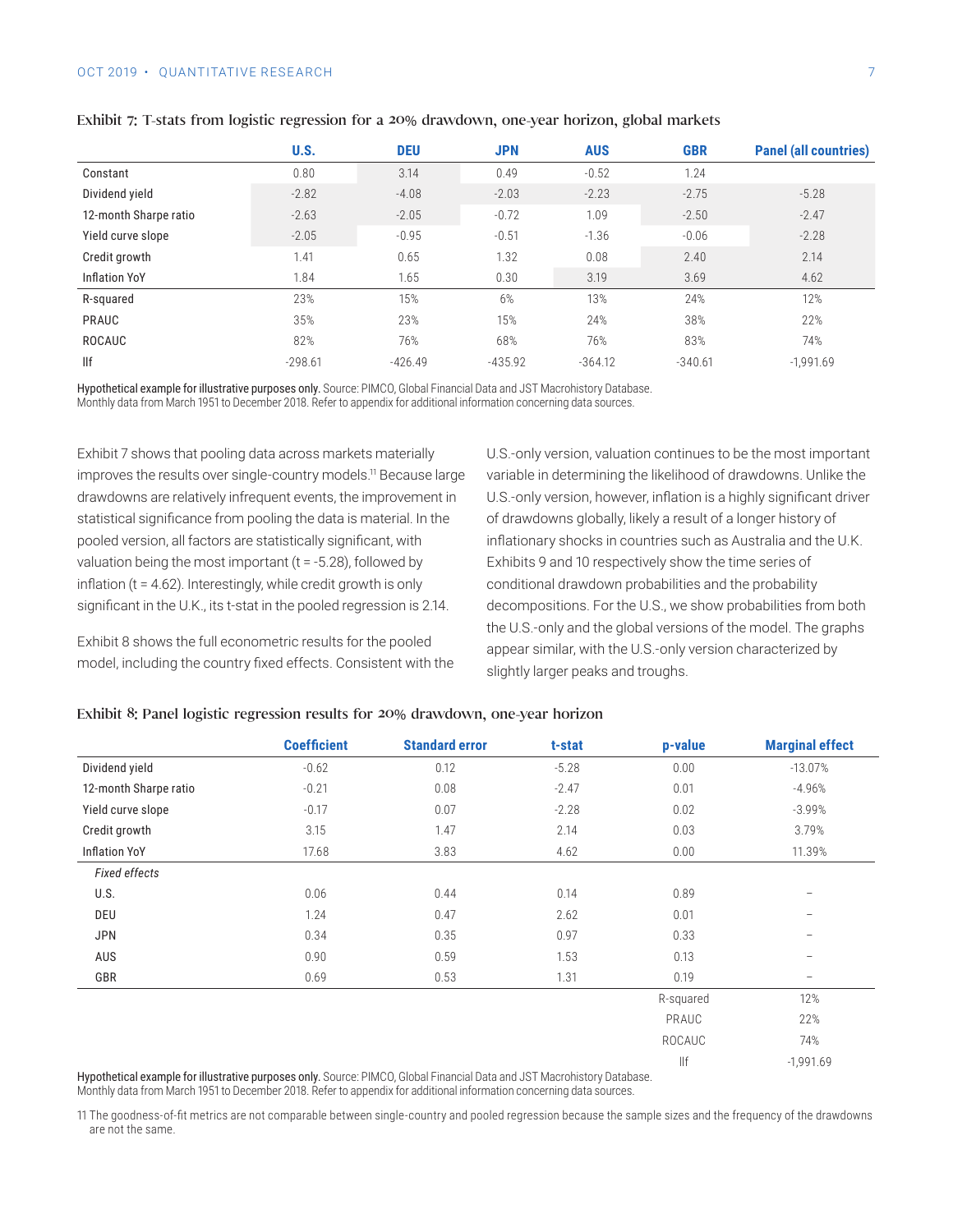

#### Exhibit 9: Drawdown probability versus drawdown occurrence by country (panel regressions)

Hypothetical example for illustrative purposes only. Source: PIMCO, Global Financial Data and JST Macrohistory Database. Monthly data from March 1951 to December 2018. Refer to appendix for additional information concerning data sources.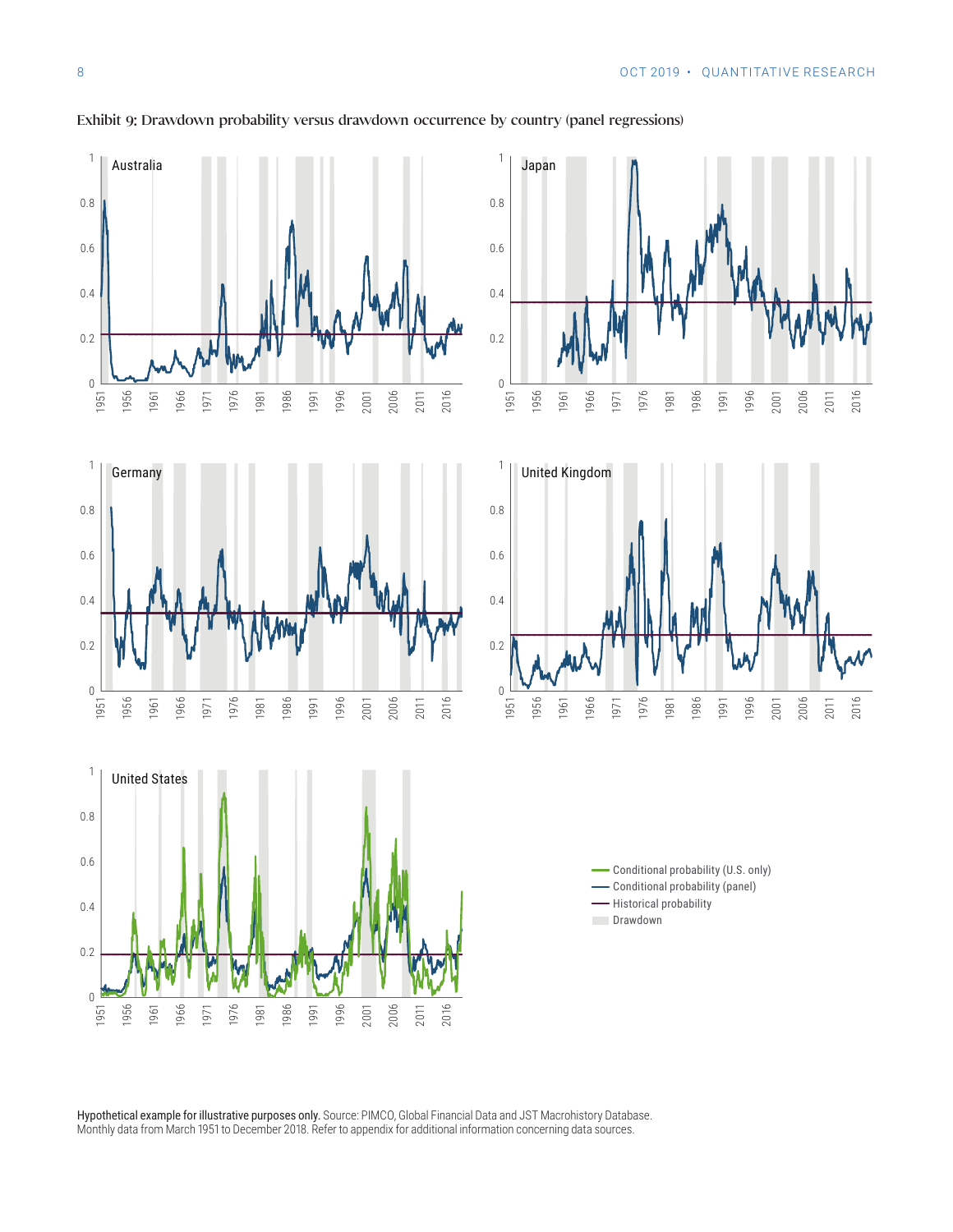

#### Exhibit 10: Drawdown probability decomposition by country (panel regression)





Hypothetical example for illustrative purposes only. Source: PIMCO, Global Financial Data and JST Macrohistory Database. Monthly data from March 1951 to December 2018. Refer to appendix for additional information concerning data sources.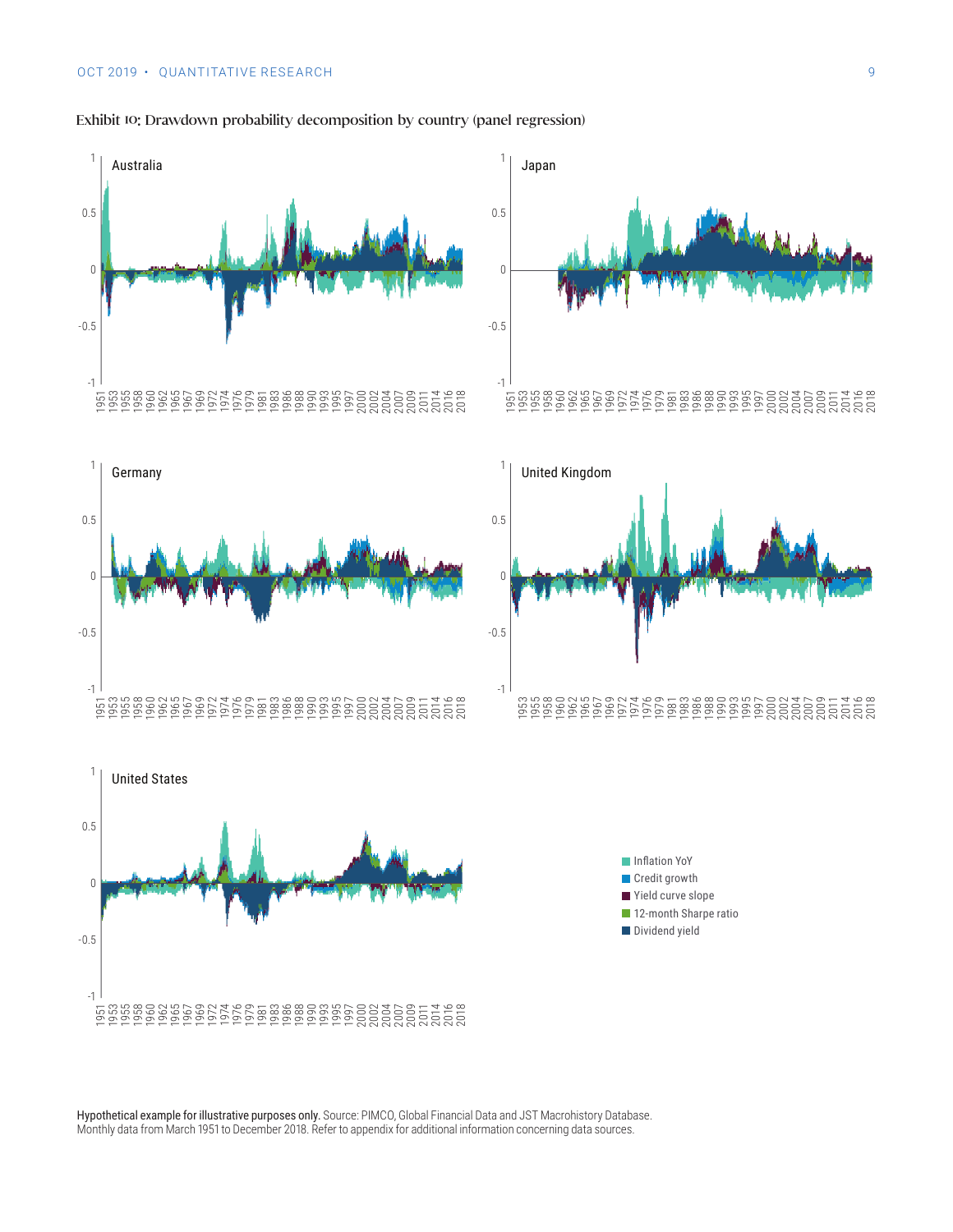|                       | U.S.    | <b>DEU</b> | <b>JPN</b> | <b>AUS</b> | <b>GBR</b> |
|-----------------------|---------|------------|------------|------------|------------|
| Dividend yield        | 13.0%   | $-0.2%$    | 2.2%       | 12.3%      | 3.3%       |
| 12-month Sharpe ratio | 1.9%    | 4.0%       | 4.4%       | $-0.8%$    | 1.9%       |
| Yield curve slope     | 5.2%    | 3.9%       | 5.8%       | 3.5%       | 3.2%       |
| Credit growth         | 0.6%    | $-7.6%$    | $-1.4%$    | 11.3%      | $-5.2%$    |
| <b>Inflation YoY</b>  | $-6.9%$ | $-3.3%$    | $-8.5%$    | $-13.4%$   | $-6.4%$    |
| Sum contrib.          | 13.9%   | $-3.1%$    | 2.4%       | 13.0%      | $-3.2%$    |
| Unconditional prob.   | 16.4%   | 33.9%      | 25.5%      | 16.7%      | 20.6%      |
| Conditional prob.     | 30.3%   | 30.8%      | 27.9%      | 29.6%      | 17.4%      |

#### Exhibit 11: Drawdown probability and decomposition as of 31 July 2019 (panel regression)

Hypothetical example for illustrative purposes only. Source: PIMCO, Global Financial Data and JST Macrohistory Database. Monthly data from March 1951 to December 2018. Refer to appendix for additional information concerning data sources.

#### *Current conditional probability decompositions*

Exhibit 11 shows the current factor decomposition of each country's drawdown probability as of 31 July 2019. The conditional probability is equal to the sum of the contributions and the unconditional probability. Under our model, the U.S. is currently the furthest away from its unconditional probability, with a conditional probability of 30.3%. Germany, on the other hand, has the highest conditional drawdown probability at 30.8%, but this value is not materially different from the unconditional probability, reflecting the higher frequency of drawdowns in Germany compared with other countries. Across all markets except for Germany, valuation contributes positively to the probability of a large drawdown, with the U.S. being the most elevated. Given low year-over-year inflation today, inflation is a negative contributor across all markets.

#### *Historical effectiveness of default probability*

Beyond identifying statistically significant factors, it is important to understand how the estimated probability of drawdown relates to future performance of the market. Exhibit 12 shows the excess return and drawdown<sup>12</sup> over 12 months conditional on the probability implied by the fragility model. Whenever the estimated default probability has been above a 30% threshold, we determine the equity market to be fragile. Above such levels, on average, global markets have performed poorly during the following year with a flat excess return and an average 20.5% drawdown. To put this in perspective, since 1951, global markets have returned 7.7% over cash and experienced drawdowns as large as 15.8% over a one-year horizon. Moreover, for probabilities below 30% the market return has been 10.7%, roughly 10% higher than the return of a fragile market, according to our definition.

### **Excess return Drawdown Country Mean P(DD)<30% P(DD)>30% Mean P(DD)<30% P(DD)>30% U.S.** 7.5% 9.7% -3.8% 13.8% 13.8% 12.2% 22.1% **DEU** 8.0% 16.3% 2.3% 17.9% 13.9% 20.8% **JPN** 8.8% 8.7% 3.6% 17.5% 17.0% 18.8% **AUS** 6.9% 9.9% -2.1% 14.6% 12.3% 21.1% **GBR** 7.1% 11.5% 15.1% 15.1% 15.1% 15.1% 15.1% 15.1% 17.9% 21.5%

**Global** 7.7% 10.9% 0.8% 15.8% 13.0% 20.5%

#### Exhibit 12: Average performance over next 12 months conditional on probability of default (panel regression)

**Hypothetical example for illustrative purposes only**. Source: PIMCO, Global Financial Data and JST Macrohistory Database. Monthly data from March 1951 to December 2018. Refer to appendix for additional information concerning data sources.

12 Drawdown is defined as in equation (1).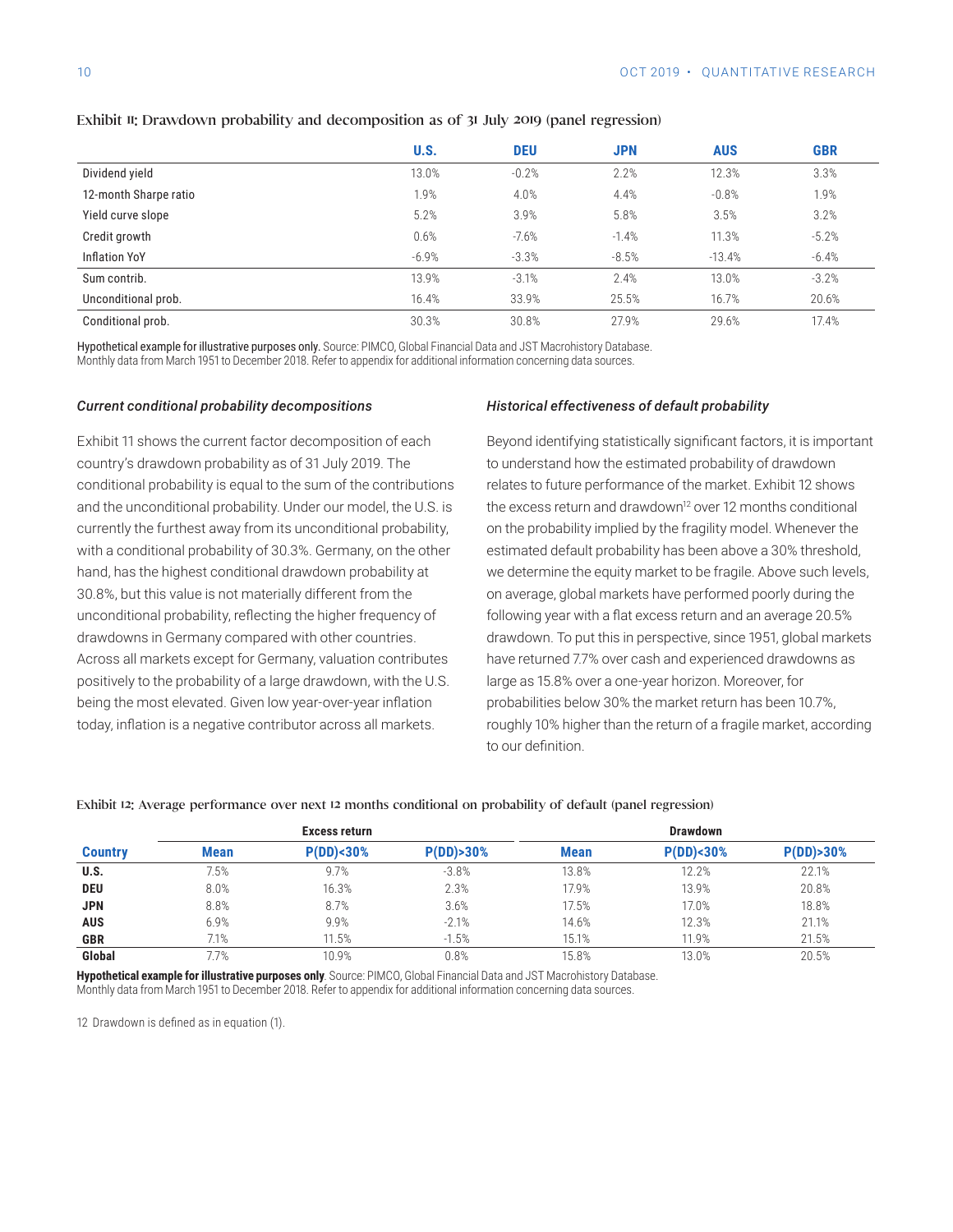#### **DISCUSSION**

In the previous section, we showed that equity drawdowns globally have generally been associated with a common set of characteristics centered around valuation, macroeconomic and technical variables. A key insight from these results is that factors explaining drawdowns in the U.S. are applicable to other major developed markets, implying a commonality in the predictive drivers of market turbulence. An obvious question, however, is to what extent the U.S. is fundamentally the driver of equity market corrections in other countries. Although we have shown that drawdowns in non-U.S. markets are driven by country-specific factors, it may be the case that drawdowns in the U.S. are ultimately the primary factor explaining drawdowns in the rest of the developed world. Given the increasing dominance of the U.S. economy since World War II, it is worth understanding whether the U.S. alone can explain large equity drawdowns globally.

To test this, we repeat the estimation of the global model in Exhibit 8 via a panel regression on Australia, Japan, the U.K. and Germany, excluding the U.S. Exhibit 13 shows these results in the "Baseline" column. As expected, without the U.S. in the model, only valuation and inflation are statistically significant, with momentum, yield curve and credit growth only marginally significant. To test whether U.S. drawdowns can help explain non-U.S. drawdowns, we add a dummy variable that takes the value of 1 if the U.S. is in a drawdown, and zero otherwise. This variable is contemporaneous, meaning that its value is realized at the time of the U.S. drawdown. This means that the U.S. dummy variable is not predictive; we use the variable in this manner because our objective is merely to determine whether the U.S. acts as a common factor.

Exhibit 13: T-stats from panel regression, excluding U.S., for a 20% drawdown, one-year horizon

|                        | <b>Non-U.S. models</b> |             |  |  |
|------------------------|------------------------|-------------|--|--|
|                        | <b>Baseline</b>        | U.S. DD     |  |  |
| Non-U.S. factors       |                        |             |  |  |
| Dividend yield         | $-4.78$                | $-4.34$     |  |  |
| 12-month Sharpe ratio  | $-1.6$                 | 0.35        |  |  |
| Yield curve slope      | $-1.65$                | $-0.92$     |  |  |
| Credit growth          | 1.85                   | 1.48        |  |  |
| <b>Inflation YoY</b>   | 4.25                   | 4.15        |  |  |
| U.S. factors           |                        |             |  |  |
| Drawdown               |                        | 6.37        |  |  |
| <b>Goodness of fit</b> |                        |             |  |  |
| R-squared              | 11%                    | 19%         |  |  |
| PRAUC                  | 20%                    | 32%         |  |  |
| ROCAUC                 | 73%                    | 79%         |  |  |
| llf                    | $-1.662.85$            | $-1.515.14$ |  |  |

Hypothetical example for illustrative purposes only. Source: PIMCO, Global Financial Data and JST Macrohistory Database. Monthly data from March 1951 to December 2018. Refer to appendix for additional information concerning data sources.

The column labeled "U.S. DD" in Exhibit 13 shows the results of the pooled regression when the U.S. drawdown dummy is added. The t-stat on this variable is 6.37, and goodness-of-fit tests are materially higher, indicating that the U.S. being in a drawdown is highly indicative of a non-U.S. market also being in a drawdown. The incremental effect of a U.S. drawdown is 0.31, implying a 31% increase in each country's conditional drawdown probability if the U.S. equity market is impaired. This result lends strong credibility to the thesis that the U.S. acts as a fundamental driver of global equity market fragility. Still, even after the U.S. dummy variable is included, both valuation and inflation at the country level remain statistically significant, meaning that country-specific factors contain information beyond just the impact of the U.S. Although the U.S. matters – a lot, in fact – it isn't everything.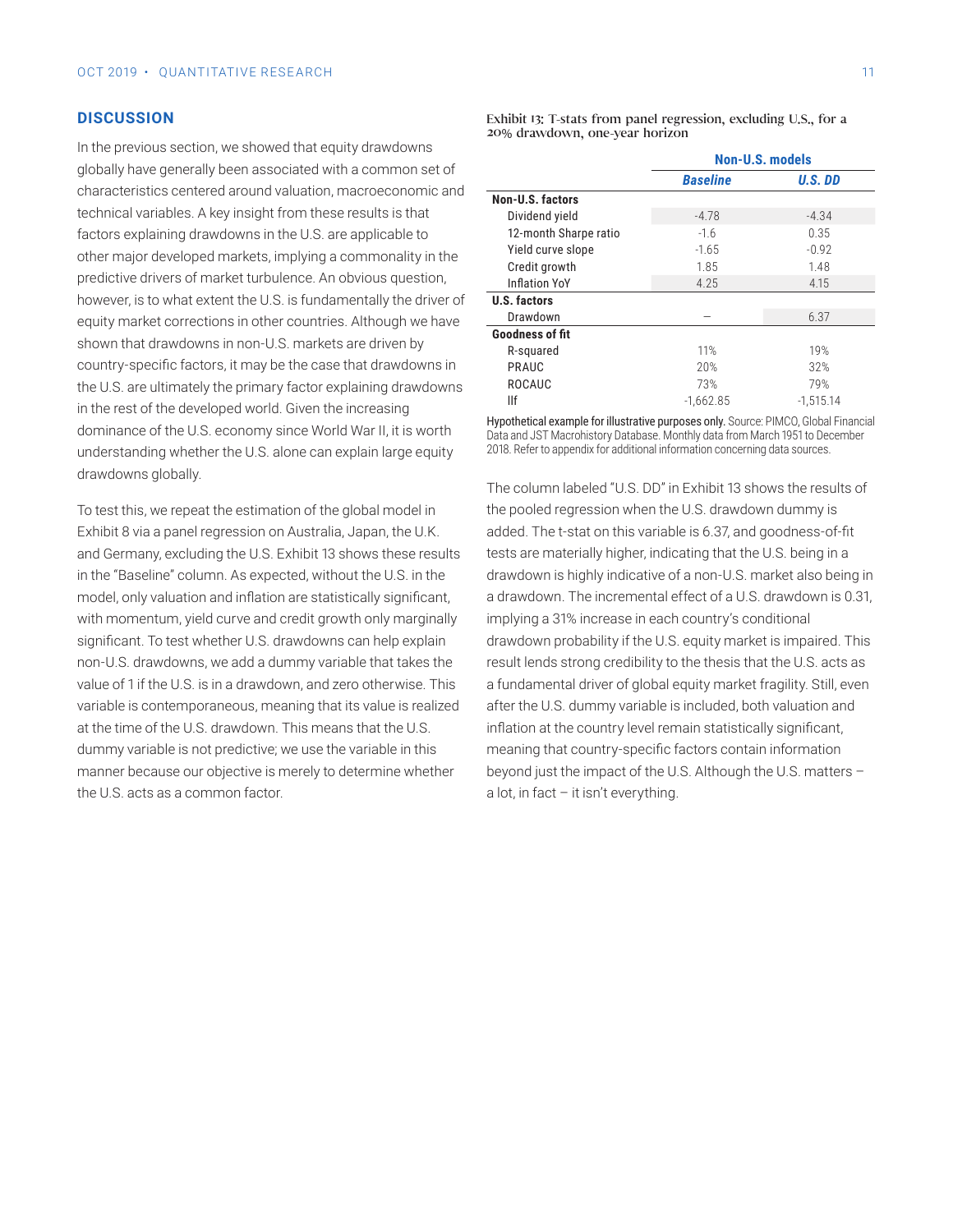Given the well-documented relationship between the slope of the yield curve and the onset of U.S. recessions, the astute reader might surmise that our results are essentially a recession model. After all, every economic contraction in our data sample has been accompanied by a decline in equity prices of at least 12%, with an average drawdown of 31%.13 Moreover, drawdowns of more than 20% have occurred in 100%, 50%, 75%, 86% and 70% of the recessions in Australia, Germany, the U.K., Japan and the U.S., respectively. So it may be that we are actually capturing the variables associated with recessionary periods rather than with drawdowns per se.

To test this, we estimated the global version of the model over both recessionary and nonrecessionary drawdowns to see whether one type of drawdown is more explainable than another. We define a drawdown as recessionary if any point between the peak and the trough of the drawdown corresponds to a recessionary period.14 Exhibit 14 shows that for the five markets in our study, there have been 62 large equity drawdowns since 1951, 28 (45%) of which coincided with a recession. Hence, markets draw down for a wide array of reasons, and recessions are just one. It is interesting to note that although the U.S. had the fewest number of drawdowns over the sample period (10), a much higher percentage of U.S. drawdowns were recessionary in nature (70%).

#### Exhibit 14: Recessionary versus nonrecessionary 20% drawdowns

|              |    | <b>Drawdown count % Recessionary</b> | % Nonrecessionary |
|--------------|----|--------------------------------------|-------------------|
| <b>AUS</b>   | 13 | 31%                                  | 69%               |
| <b>DEU</b>   | 14 | 43%                                  | 57%               |
| <b>GBR</b>   | 12 | 42%                                  | 58%               |
| <b>JPN</b>   | 13 | 46%                                  | 54%               |
| U.S.         | 10 | 70%                                  | 30%               |
| <b>Total</b> | 62 | 45%                                  | 55%               |

Hypothetical example for illustrative purposes only. Source: PIMCO, Global Financial Data and JST Macrohistory Database. Monthly data from March 1951 to December 2018. Refer to appendix for additional information concerning data sources.

Exhibit 15 shows the t-stats for the original pooled model in the column labeled "panel" alongside the results for each drawdown type. As expected, the pooled results are stronger than those for the recessionary and nonrecessionary models independently. However, both recessionary and

nonrecessionary versions exhibit meaningful explanatory power, although the t-stats for the recessionary model are generally higher. Perhaps unsurprisingly, yield curve slope works for recessionary drawdowns but not nonrecessionary ones. Credit growth, on the other hand, shows the opposite effect, and valuation and inflation appear to coincide with both drawdown types. In some sense, these results solidify valuation's prominent role in predicting market drawdowns; valuation is the sole statistically significant variable across all equity markets, and it is effective in explaining both recessionary and nonrecessionary drawdowns. Expensive markets are predictive not only of lower future returns but of increased fragility, regardless of the catalyst.

#### Exhibit 15: T-stat comparison between recessionary and nonrecessionary drawdowns in global markets (t-stats from panel regression for a 20% drawdown, one-year horizon)

|                       | <b>Panel</b> | <b>Recessionary</b> | <b>Nonrecessionary</b> |
|-----------------------|--------------|---------------------|------------------------|
| Dividend yield        | $-5.28$      | $-3.38$             | $-3.21$                |
| 12-month Sharpe ratio | $-2.47$      | $-2.90$             | 0.37                   |
| Yield curve slope     | $-2.28$      | $-3.14$             | 0.92                   |
| Credit growth         | 2.14         | 0.31                | 2.08                   |
| Inflation YoY         | 4.62         | 3.93                | 2.42                   |
| R-squared             | 12%          | 17%                 | 7%                     |
| PRAUC                 | 22%          | 23%                 | 13%                    |
| ROCAUC                | 74%          | 81%                 | 70%                    |
| $\Vert f$             | $-1,991.69$  | $-1.222.19$         | $-1,482.40$            |

Hypothetical example for illustrative purposes only. Source: PIMCO, Global Financial Data and JST Macrohistory Database. Monthly data from March 1951 to December 2018. Refer to appendix for additional information concerning data sources.

Despite the evidence in Exhibit 15 indicating that both recessionary and nonrecessionary drawdowns are explainable, given the strong historical relationship between recessions and equity market drawdowns, we wanted to formally test whether our factors are associated with economic contractions. To do this, we simply replace the dependent variable with a recession dummy, which takes the value of 1 if a recession occurs in the next 12 months, and zero otherwise. We also include a "nowcasting" version of the model, in which the dependent variable takes the value of 1 if the economy is currently in a recession. Thus, the 12-month version measures the predictability of recessions, whereas the nowcasting version determines whether the economy is in a recession at the time.

14 Drawdowns are considered recessionary if a recession occurs during the drawdown window or up to six months after the trough.

<sup>13</sup> We compute the drawdowns for every recession for all the countries in our sample from six months before the recession through the recession's end. The minimum and average across all drawdowns is 12% and 31%, respectively. The periods run from March 1951 to April 2019.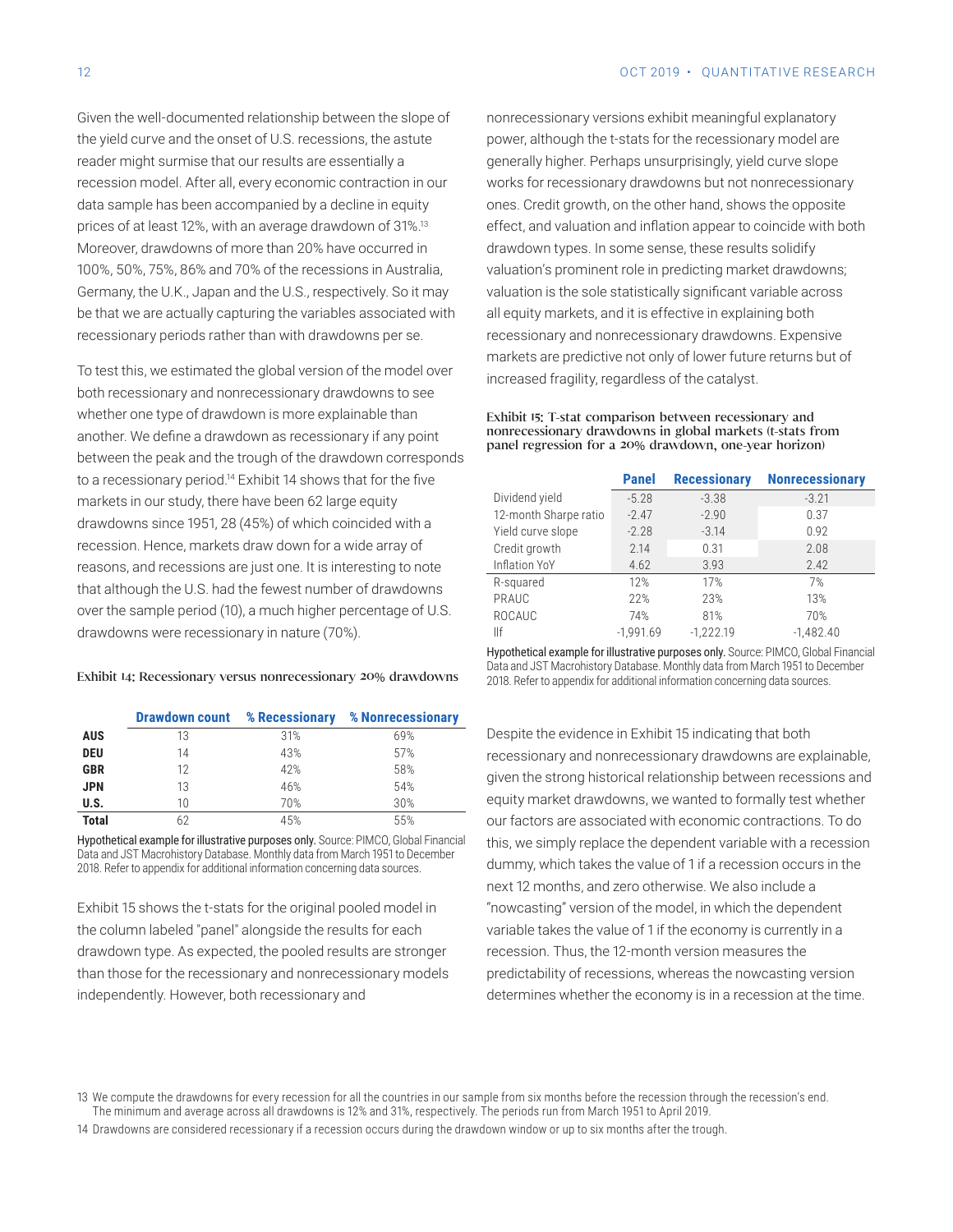#### OCT 2019 • OUANTITATIVE RESEARCH 13

Exhibit 16 shows that the drawdown factors are generally, although not perfectly, associated with the predictability of recessionary periods. Focusing on the "12 months before" column, both a flattening of the yield curve and a low equity Sharpe ratio are associated with a higher likelihood of a future recession, with t-stats nearly double the size of the drawdown model. This is intuitive. The yield curve effect is well documented, with a flattening or outright inversion a strong predictor of U.S. recessions (Estrella and Mishkin, 1998). Importantly, the results in Exhibit 16, estimated across five developed economies, confirm this effect at the global level as well. The strong result for 12-month price momentum indicates that markets indeed begin to correct before the onset of a recession, as investors anticipate a decline in economic activity. In contrast to drawdowns, however, neither valuation nor credit growth is a strong predictor of U.S. recessions. In fact, the dividend yield is the opposite sign of the drawdown model (although not statistically significant), meaning that a high dividend yield is associated with a higher likelihood of recession. This is primarily due to the fact that the equity market turns prior to a recession (hence, the negative t-stat on the Sharpe ratio), increasing the dividend yield.

The effects are somewhat different in the nowcasting version of the model. The t-stat on the 12-month Sharpe ratio is twice as large in the nowcasting version, indicating that equities sell off dramatically in an actual recession. Yield curve slope, on the other hand, is not significant for nowcasting. This is likely a result of the central bank, aware that the economy is in a contraction, cutting short-term interest rates and producing a steepening of the yield curve. Finally, the t-stat on dividend yield is positive and in excess of 2, indicating that the equity market is indeed cheaper in a recession.

#### Exhibit 16: T-stats from panel regression for recessions, global markets

|                       | <b>Recession</b>        |                   |  |  |  |
|-----------------------|-------------------------|-------------------|--|--|--|
|                       | <b>12 months before</b> | <b>Nowcasting</b> |  |  |  |
| Dividend yield        | 0.78                    | 2.27              |  |  |  |
| 12-month Sharpe ratio | $-3.11$                 | $-6.08$           |  |  |  |
| Yield curve slope     | $-6.45$                 | $-1.08$           |  |  |  |
| Credit growth         | 0.47                    | 0.62              |  |  |  |
| Inflation YoY         | 1.36                    | 1.33              |  |  |  |
| R-squared             | 26%                     | 18%               |  |  |  |
| PRAUC                 | 42%                     | 26%               |  |  |  |
| ROCAUC                | 83%                     | 80%               |  |  |  |
| llf                   | $-1.501.27$             | $-1.105.06$       |  |  |  |

Hypothetical example for illustrative purposes only. Source: PIMCO, Global Financial Data and JST Macrohistory Database. Monthly data from March 1951 to December 2018. Refer to appendix for additional information concerning data sources.

#### **CONCLUSION**

We have shown that large equity market drawdowns are related to a set of common factors centered around valuation, technical and macroeconomic variables. These factors are indicative of the degree of market fragility, not only in the U.S. but across four other major developed equity markets. The role of valuation appears to be ubiquitous, as it is a strong predictor of market downturns across all developed markets and works well for both recessionary and nonrecessionary drawdowns. Finally, we showed that although the U.S. is a key driver of fragility internationally, country-specific factors – particularly valuation – are still relevant, even after accounting for the impact of the U.S. Our findings make a strong case for a parsimonious factor model for measuring equity market fragility.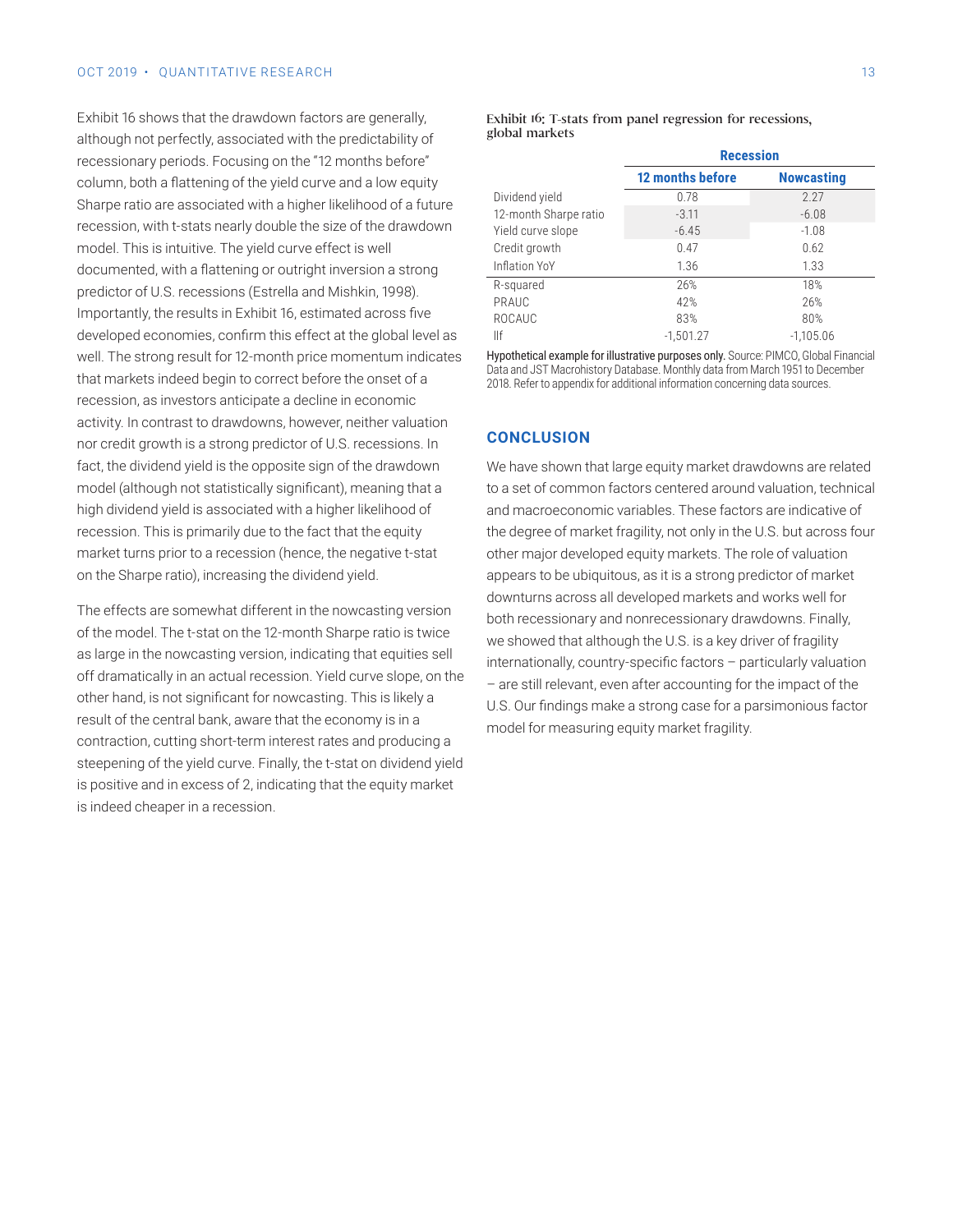#### **REFERENCES**

Baz, Jamil, Steve Sapra and German Ramirez. "Stocks, Bonds, and Causality." *Journal of Portfolio Management*, April 2019

Campbell, John Y. and Robert J. Shiller. "Stock Prices, Earnings, and Expected Dividends." *Journal of Finance*, July 1988

Chen, Joseph, Harrison Hong and Jeremy C. Stein. "Forecasting Crashes: Trading Volume, Past Returns and Conditional Skewness in Stock Prices." *Journal of Financial Economics*, September 2001

Estrella, Arturo and Frederic S. Mishkin. "Predicting U.S. Recessions: Financial Variables as Leading Indicators." *Review of Economics and Statistics*, February 1998

Estrella, Arturo and Anthony P. Rodrigues. "Consistent Covariance Matrix Estimation in Probit Models with Autocorrelated Errors." Federal Reserve Bank of New York Staff Report No. 39, April 1998

Jegadeesh, Narasimhan and Sheridan Titman. "Returns to Buying Winners and Selling Losers: Implications for Stock Market Efficiency." *Journal of Finance*, March 1993

Jordà, Oscar, Moritz Schularick and Alan M. Taylor. "Macrofinancial History and the New Business Cycle Facts." *NBER Macroeconomics Annual*, January 2017

Lehmann, Bruce N. "Fads, Martingales, and Market Efficiency." *Quarterly Journal of Economics*, February 1990

Schularick, Moritz and Alan M. Taylor. "Credit Booms Gone Bust: Monetary Policy, Leverage Cycles, and Financial Crises, 1870–2008." *American Economic Review*, April 2012

Sornette, Didier and Peter Cauwels. "Financial Bubbles: Mechanisms and Diagnostics." *Review of Behavioral Economics*, October 2015

Xiong, James X. and Roger G. Ibbotson. "Momentum, Acceleration, and Reversal." *Journal of Investment Management*, January 2015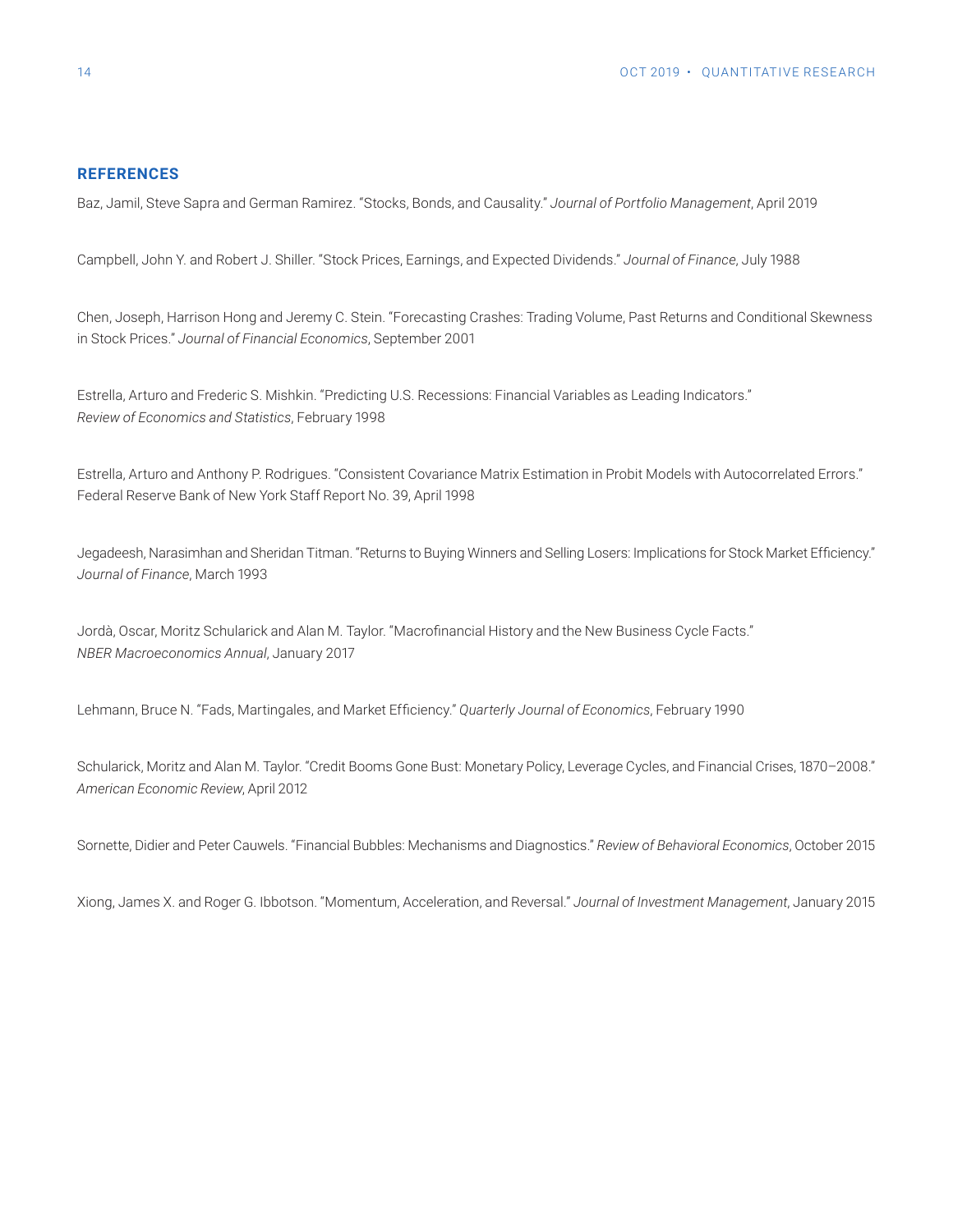#### **A. Variable definitions Dividend yield:** Based on trailing 12-month dividends of the equity index. **A. Variable definitions A. Variable definitions APPENDIX A. Variable definitions Dividend yield:** Based on trailing 12-month dividends of the equity index. **12-month Sharpe ratio:** Based on equity index total return and cash rate. Excess return is the difference **12-month Sharpe ratio:** Based on equity index total return and cash rate. Excess return is the difference between the average monthly return of equity and the cash rate over the past year. The volatility is the volatility is the volatility is the past year. The volatility is the volatility is the volatility is the volatility i **A. Variable definitions 12-month Sharpe ratio:** Based on equity index total return and cash rate. Excess return is the difference

#### **Dividend yield:** Based on trailing 12-month dividends of the equity index. **Dividend yield:** Based on trailing 12-month dividends of the equity index. A. Variable definitions **12-month Sharper ratio:**  $\mathcal{L} = \mathcal{L}$  **ratio:**  $\mathcal{L} = \mathcal{L}$  **rate. Excess return and cash rate. Excess return is the difference rate. Excess return is the difference rate. Excess return is the difference rate. Excess re Dividend yield:** Based on the equity index. **Based on the equity index.** The equity index. **Based on the except** index. **Based on the except** index. **Based on the except** index. **Based on the except** index. **Based on the** A. Variable definitions between the average monotonic return of equity and the cash rate over the past year. The past year. The volume of  $\alpha$

**12-month Sharpe ratio:** Based on equity index total return and cash rate. Excess return is the difference **12-month Sharpe ratio:** Based on equity index total return and cash rate. Excess return is the difference Dividend yield: Based on trailing 12-month dividends of the equity index. **12-ividend yield:** Based on trailing 12-month dividends of the equity index. **12-month Sharpe ratio:** Based on equity index total return and cash rate. Excess return is the difference between the average monomical return of the cash rate over the equity index. The vertex is year. The value of  $\alpha$ Dividend yield: Based on trailing 12-month dividends of the equity index.

12-month Sharpe ratio: Based on equity index total return and cash rate. Excess return is the difference between the avera monthly return of equity and the cash rate over the past year. The volatility is based c a monthly return of equity and the cash rate over the past year. The volatility i **2-month Sharpe ratio:** Based on equity index total return and cash rate. Excess return is the difference between th<br>  $\epsilon$  month onarperatio. Dascalor equity mack total is **2-month Sharpe ratio:** Based on equity index total return ar of factor of the subset on training to month annual as the equity mack.<br>**12-month Sharpe ratio:** Based on equity index total return and cash rate. Excess return is the difference between the average monthly return of equity and the cash rate over the past year. The volatility is based on monthly returns over the past year.

$$
Sh_t = \sqrt{12} \frac{\bar{r}_{E,t} - \bar{r}_{cash,t}}{\sigma_{E,t}}
$$
 (A1)

 $\overline{1}$ 

$$
\sigma_{E,t} = \frac{\sum_{n=t-11}^{t} (r_{E,n} - \bar{r}_{E,n})^2}{11}
$$
 (A2)

$$
\bar{r}_{E,t} = \frac{1}{12} \sum_{n=t-11}^{t} r_{E,n}
$$
 (A3)

where  $r_{E,n}$  is the monthly return of the equity index and  $r_{Eash,t}$  is the monthly cash rate. where  $r_{E,n}$  is the monthly return of the equity index and  $r_{Eash,t}$  is the monthly cash rate. where  $r_{E,n}$  is the monthly return of the equity index and  $r_{Eash,t}$  is the monthly cash rate.

Credit growth: The credit-level data is in annual frequency; we forward-fill the data to make sure we are using real-time variables. We normalize the credit level by GDP and define credit growth as the change over three years:  $\alpha$  reart growth. The  $\alpha$ zusn,<br>ncy; we forw Credit growth: The credit-level data is in annual frequency; we forward-fill the data to make sure we are using real-time variables. **Credit growth: Credit level by ODT** and define of early growth do the ondifige over three years. break growth. The sheak fever data is in annual hequency, we forward in the data to make sare we are doing rear time<br>We normalize the credit level by GDP and define credit growth as the change over three years:

$$
c_t = \frac{d_t}{GDP_t}
$$
(A4)

$$
g_t = c_t - c_{t-3} \tag{A5}
$$

 $\frac{4}{3}$ 

ct <sup>=</sup> dt where is the credit level by unit of GDP and  $g_t$  is the three-year credit growth. (A5)<br>At ⊃ot −2, or<br>At is the credit level,  $c_t$  is the credit level by unit of GDP and  $g_t$  is the three-year credit growth. where dt is the credit level, ct is the credit level by unit of GDP, and gt is the three-year credit growth. The three-year credit growth, and gt is the three-year credit growth. The three-year credit growth. The three-yea /here  $a_t$  is the credit leve where  $d_t$  is the credit level,  $c_t$  is the credit level by unit of GDP and  $g_t$  is the three-year credit growth.

ct =<br>Vield curve **ield curve slope:** The difference between the 10-year government bond yield and the three-month government bill yie<br>■ **Ield curve slope:** The difference between the TU-year government bond yield and the three-month government bill yie<br>. ar government bond vield and the three-month government bill leid curve slope. The amerence between the To-year government bond yield and the three-month government bill yie where done: The difference between the 10-year government bend viold and the three-menth government bill violation in the three-year credit growth. **Yield curve slope:** The difference between the 10-year government bond yield and the three-month government bill yield.

 $\frac{1}{2}$  finition. We use annual imitation based on the consumer pr Inflation: We use enough inflation begad on the consumer price index (CDI) for all urban consumers (all items) n<mark>flation:</mark> We use annual ir **11ation:** We use annual inflation based on the consumer price index (CPI) for all urban consumers (all items).<br>CDI **Yield curve slope:** The difference between the 10-year government bond yield and the three-month **illation.** We use annual **Inflation:** We use annual inflation based on the consumer price index (CPI) for all urban consumers (all items).

$$
f_t = \frac{CPI_t}{CPI_{t-12}} - 1
$$
 (A6)

#### B. Data sources *D. Data sources* **Inflation: <b>We use** annual inflation based on the consumer price index (CPI) for all use  $\mathcal{L}(\mathcal{L})$  for all use  $\mathcal{L}(\mathcal{L})$

Global Financial Data: We use the GFD database for dividend yields, equity total return indices, cash rates, government **Inflation: Inflation** based on the consumer price in the consumer price is equity total fettual bond/bill yields and inflation. The equity indices used for the U.S., Germany, Australia<br>The SP R 500, CDA X<sup>14</sup> All Ordin on: The equity indices ased for the 6.6<br>Drdinaries, TOPIX<sup>15</sup> and FTSE All-Share ilobal Financial Data: We use the GFD database for dividend yields, equity total return indices, cash rates, government<br>|ond/bill yields and inflation. The equity indices used for the U.S., Germany, Australia, Japan and t ات ا<mark>ن</mark>ادات  $-$  1 (A6) − 1 (A6) items). CPIt−12 bond/bill yields and inflation. The equity indices used for the U.S., Germany, Australia, Japan and the U.K. are, respectively, or dividend yield<br>⊃ **Iobal Financial Data:** We use the GFD database for dividend yields, equity total return indices, cash rates, government the S&P 500, CDAX,<sup>14</sup> All Ordinaries, TOPIX<sup>15</sup> and FTSE All-Share Index.<sup>16</sup><br>the S&P 500, CDAX,<sup>14</sup> All Ordinaries, TOPIX<sup>15</sup> and FTSE All-Share Index.<sup>16</sup>  $-\frac{16}{16}$ .<br>Tr dividend yield Global Financial Data: We use the GFD database for dividend yields, equity total return indices, cash rates, government 1007 2019 • QUANTITATIVE RESEARCH<br> **A. Variable definitions**<br>
2-**month Sharpe ratio:** Based on equity index total return and<br>
2-**month Sharpe ratio:** Based on equity index total return and<br>
2-**month** Sharpe ratio: Based o

ft = CPIt<br>ft = CPIt<br>ft = CPIt −−<br>−− **à-Schularick-Taylor Macrohistory Database:** We use the JST datab Me use the JST database for credit levels and GDP. **Forda** Scr<br>The credit level is defined as total loans to the nonfinancial <mark>p</mark> e the JST database for credit levels and GDP. The credit level is defined as total loans to the nonfinancial private sector.<br>-Jordà-Schularick-Taylor Macrohistory Database: We use the JST database for credit levels and GDP.

14 The Commerzbank Index is used before 1970.

<sup>15</sup> The Nikkei weighting method (price) is used before 1968.

<sup>16</sup> The Actuaries General Share Index is used before 1962.